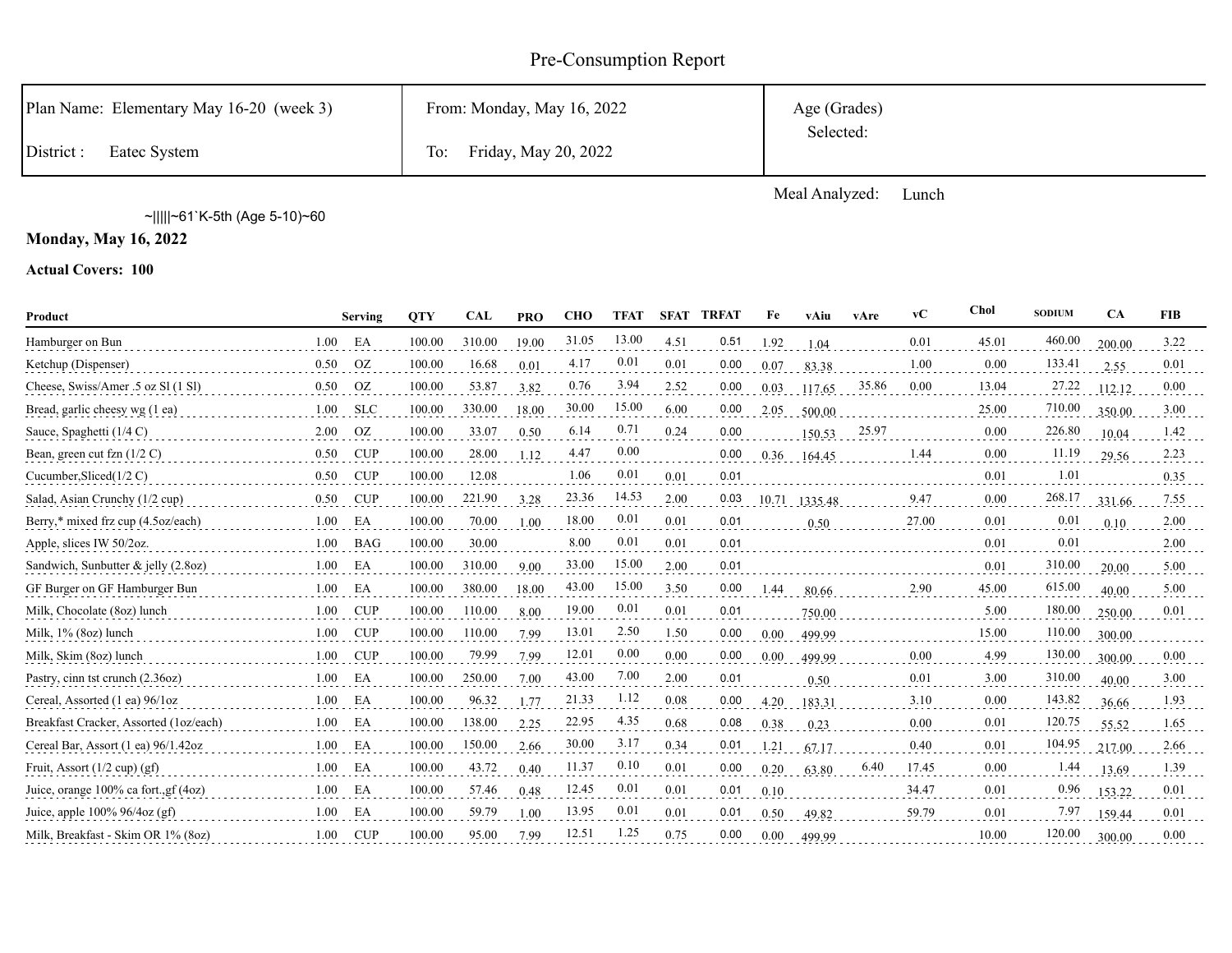District : Eatec System To: Friday, May 20, 2022

Meal Analyzed: Lunch

### **Tuesday, May 17, 2022**

| Product                                   |      | Serving    | <b>OTY</b> | CAL    | <b>PRO</b> | <b>CHO</b> | <b>TFAT</b> | <b>SFAT</b> | <b>TRFAT</b> | Fe       | vAiu    | vAre | vC    | <b>Chol</b> | <b>SODIUM</b> | CA     | <b>FIB</b> |
|-------------------------------------------|------|------------|------------|--------|------------|------------|-------------|-------------|--------------|----------|---------|------|-------|-------------|---------------|--------|------------|
| Chicken, Teriyaki Dippers(4ea)            | 4.00 | EA         | 100.00     | 140.00 | 15.00      | 8.00       | 4.50        | 1.50        | 0.00         | 1.42     | 100.00  |      | 1.20  | 35.00       | 360.00        | 20.00  | 1.00       |
| Corndog, Mini (6 ea/svg) (4.02oz)         | 1.00 | <b>SV</b>  | 100.00     | 272.16 | 10.40      | 30.24      | 11.88       | 3.71        | 0.00         | 1.43     | 0.50    |      | 0.01  | 37.14       | 415.93        | 148.55 | 4.46       |
| Ketchup (Dispenser)                       | 0.50 | OZ         | 100.00     | 16.68  | 0.01       | 4.17       | 0.01        | 0.01        | 0.00         | 0.07     | 83.38   |      | 1.00  | 0.00        | 133.41        | 2.55   | 0.01       |
| Rice, Brown*gf $(1/2 \text{ Cup})$        | 0.50 | <b>CUP</b> | 100.00     | 108.00 | 2.55       | 22.00      | 1.00        | 0.01        | 0.01         |          |         |      |       | 0.01        | 5.00          |        | 2.00       |
| Slaw, Broccoli $(1/2 C)$ (gf)             | 1.00 | SV.        | 100.00     | 101.72 | 0.64       | 10.67      | 6.67        | 1.11        | 0.01         | 0.34     | 8504.96 |      | 14.74 | 5.56        | 199.54        | 18.95  | 1.27       |
| Celery, Sticks (1/2 C)                    | 0.50 | <b>CUP</b> | 100.00     | 9.07   | 0.39       | 1.68       | 0.10        | 0.02        | 0.00         | 0.11     | 254.58  | 7.37 | 1.76  | 0.00        | 45.36         | 22.68  | 0.91       |
| Lettuce, 50/50 iceberg/romaine (1 cup)    | 1.00 | <b>CUP</b> | 100.00     | 9.90   | 0.55       | 2.20       | 0.00        | 0.00        | 0.00         | 0.30     |         |      | 7.93  | 0.00        | 6.60          | 16.81  | 1.10       |
| Dressing, Ranch Lite (Disp.)              | 1.00 | #30        | 100.00     | 47.00  | 0.01       | 7.52       | 2.35        | 0.47        | 0.01         |          | 0.47    |      | 1.13  | 0.01        | 300.80        | 18.80  | 0.94       |
| Applesauce, $*(gf)$ (1/2 C)               | 0.50 | <b>CUP</b> | 100.00     | 50.80  |            | 13.94      | 0.00        |             | 0.00         |          |         | 3.65 |       | 0.00        | 1.99          |        | 1.00       |
| Clementine, fresh (1 ea)                  | 1.00 | EA         | 100.00     | 35.00  |            | 8.90       | 0.01        | 0.01        | 0.01         |          |         |      |       | 0.01        | 0.01          |        | 1.30       |
| Sherbet, rainbow (rasp/lemon) 96/4oz (gf) | 1.00 | EA         | 100.00     | 110.00 | 0.00       | 25.00      | 1.50        | 1.00        | 0.01         | 0.36     |         |      | 60.00 | 5.00        | 15.00         | 20.00  | 0.01       |
| Sandwich, Sunbutter & jelly $(2.8oz)$     | 1.00 | EA         | 100.00     | 310.00 | 9.00       | 33.00      | 15.00       | 2.00        | 0.01         |          |         |      |       | 0.01        | 310.00        | 20.00  | 5.00       |
| GF Chicken, breaded Chunks (3-6 each)     | 5.50 | OZ         | 100.00     | 311.85 | 28.99      | 17.99      | 12.99       | 2.00        | 0.01         |          | 0.50    |      | 1.80  | 100.95      | 861.59        | 0.10   | 0.01       |
| GF Bread, bun hamburger (1 ea)            | 1.00 | EA         | 100.00     | 190.00 | 5.00       | 32.00      | 5.00        | 0.01        | 0.01         |          | 0.50    |      | 0.01  | 0.01        | 360.00        | 20.00  | 4.00       |
| Milk, Chocolate (8oz) lunch               | 1.00 | <b>CUP</b> | 100.00     | 110.00 | 8.00       | 19.00      | 0.01        | 0.01        | 0.01         |          | 750.00  |      |       | 5.00        | 180.00        | 250.00 | 0.01       |
| Milk, 1% (8oz) lunch                      | 1.00 | <b>CUP</b> | 100.00     | 110.00 | 7.99       | 13.01      | 2.50        | 1.50        | 0.00         | $0.00\,$ | 499.99  |      |       | 15.00       | 110.00        | 300.00 |            |
| Milk, Skim (8oz) lunch                    | 1.00 | <b>CUP</b> | 100.00     | 79.99  | 7.99       | 12.01      | 0.00        | 0.00        | 0.00         | 0.00     | 499.99  |      | 0.00  | 4.99        | 130.00        | 300.00 | 0.00       |
| Yogurt, vanilla (4oz)                     | 4.00 | OZ         | 100.00     | 99.47  | 3.48       | 19.89      | 0.75        | 0.50        | 0.00         |          | 497.37  |      | 0.00  | 2.49        | 51.73         | 99.47  |            |
| Granola cereal (1/4cup)                   | 2.00 | <b>OZ</b>  | 100.00     | 231.95 | 5.15       | 43.81      | 3.87        | 0.00        | 0.00         | 1.45     |         |      | 0.00  | 0.00        | 64.43         | 5.15   | 2.58       |
| Strawberry,* sliced (1/2 C)               | 3.00 | OZ         | 100.00     | 66.34  | 0.44       | 17.86      | 0.12        | 0.01        | 0.00         | 0.40     | 22.96   |      | 33.59 | 0.00        | 0.85          | 9.36   | 1.62       |
| Blueberry, Froz Unsw.(1/2 C)              | 0.50 | <b>CUP</b> | 100.00     | 40.04  | 0.01       | 10.01      | 0.01        | 0.01        | 0.01         |          |         |      |       | 0.01        | 2.00          |        | 3.00       |
| Cereal, Assorted (1 ea) 96/1oz            | 1.00 | EA         | 100.00     | 96.32  | 1.77       | 21.33      | 1.12        | 0.08        | 0.00         | 4.20     | 183.31  |      | 3.10  | 0.00        | 143.82        | 36.66  | 1.93       |
| Cereal Bar, Assort (1 ea) 96/1.42oz       | 1.00 | EA         | 100.00     | 150.00 | 2.66       | 30.00      | 3.17        | 0.34        | 0.01         | 1.21     | 67.17   |      | 0.40  | 0.01        | 104.95        | 217.00 | 2.66       |
| Breakfast Cracker, Assorted (1oz/each)    | 1.00 | EA         | 100.00     | 138.00 | 2.25       | 22.95      | 4.35        | 0.68        | 0.08         | 0.38     | 0.23    |      | 0.00  | 0.01        | 120.75        | 55.52  | 1.65       |
| Fruit, Assort $(1/2 \text{ cup}) (gf)$    | 1.00 | EA         | 100.00     | 43.72  | 0.40       | 11.37      | 0.10        | 0.01        | 0.00         | 0.20     | 63.80   | 6.40 | 17.45 | 0.00        | 1.44          | 13.69  | 1.39       |
| Juice, orange 100% ca fort., gf (4oz)     | 1.00 | EA         | 100.00     | 57.46  | 0.48       | 12.45      | 0.01        | 0.01        | 0.01         | 0.10     |         |      | 34.47 | 0.01        | 0.96          | 153.22 | 0.01       |
| Juice, apple $100\%$ 96/4oz (gf)          | 1.00 | EA         | 100.00     | 59.79  | 1.00       | 13.95      | 0.01        | 0.01        | 0.01         | 0.50     | 49.82   |      | 59.79 | 0.01        | 7.97          | 159.44 | 0.01       |
| Milk, Breakfast - Skim OR 1% (80z)        | 1.00 | <b>CUP</b> | 100.00     | 95.00  | 7.99       | 12.51      | 1.25        | 0.75        | 0.00         | 0.00     | 499.99  |      |       | 10.00       | 120.00        | 300.00 | 0.00       |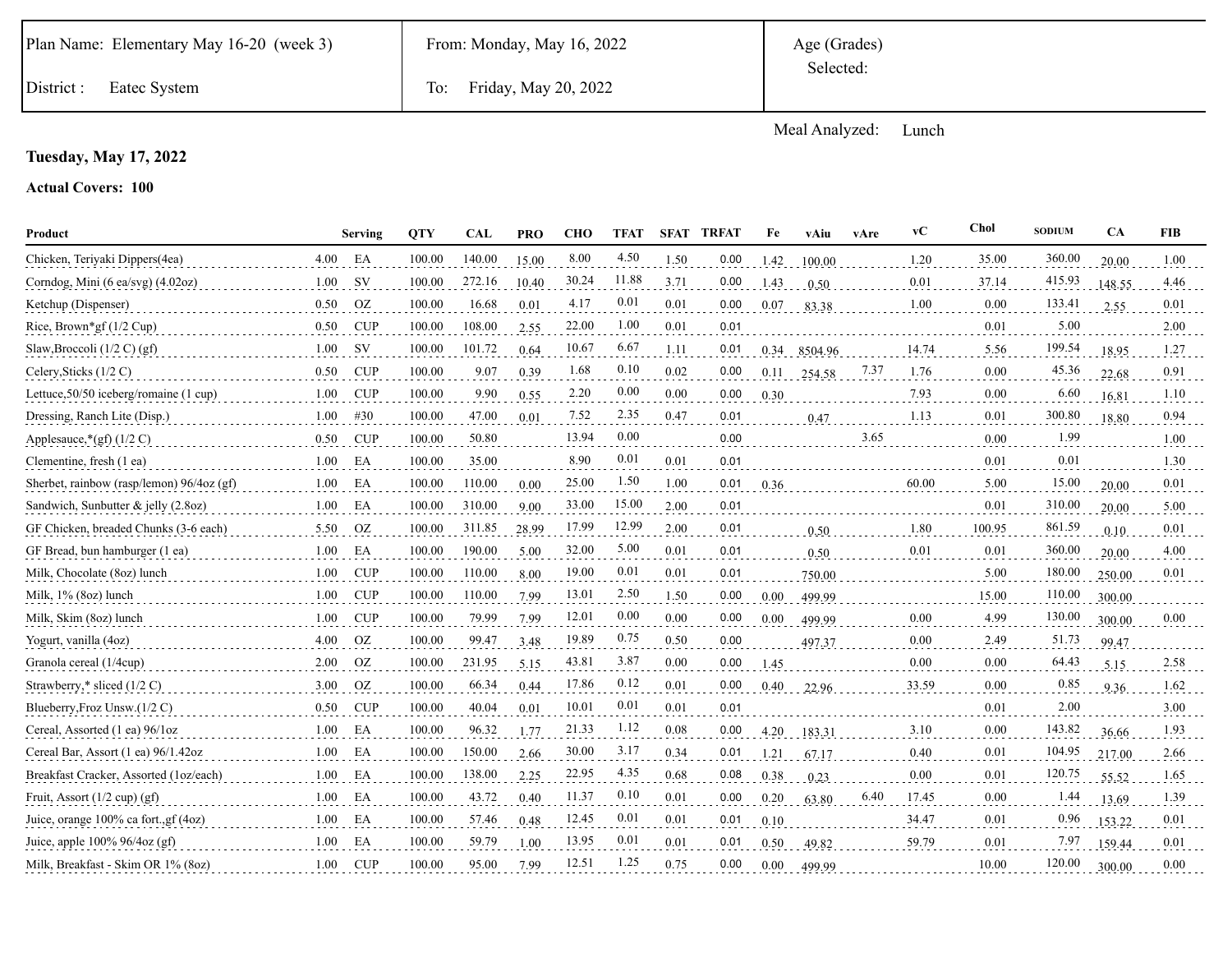Meal Analyzed: Lunch

### **Wednesday, May 18, 2022**

| Product                                            |      | <b>Serving</b> | <b>OTY</b> | <b>CAL</b> | <b>PRO</b> | <b>CHO</b> | <b>TFAT</b> | <b>SFAT</b> | <b>TRFAT</b> | Fe   | vAiu             | vAre  | vC    | Chol   | <b>SODIUM</b> | CA     | <b>FIB</b> |
|----------------------------------------------------|------|----------------|------------|------------|------------|------------|-------------|-------------|--------------|------|------------------|-------|-------|--------|---------------|--------|------------|
| Pizza, Crunchers Cheese (4 ea/svg)                 | 1.00 | <b>SV</b>      | 100.00     | 399.60     | 19.98      | 39.96      | 17.98       | 7.99        | 0.01         | 1.76 | 490.08           |       | 2.35  | 29.97  | 799.20        | 441.07 | 4.00       |
| Sauce, Spaghetti (1/4 C)                           | 2.00 | <b>OZ</b>      | 100.00     | 33.07      | 0.50       | 6.14       | 0.71        | 0.24        | 0.00         |      | 150.53           | 25.97 |       | 0.00   | 226.80        | 10.04  | 1.42       |
| Chicken, chunks (elem-4each) (sub popcorn chicken) | 4.00 | EA             | 100.00     | 0.00       |            |            | 0.00        |             | 0.00         |      |                  |       |       | 0.00   |               |        |            |
| Potato, Mashed gf $(1/2 C)$                        | 0.50 | <b>CUP</b>     | 100.00     | 80.00      | 2.00       | 17.00      | 1.00        |             | 0.00         |      |                  |       | 3.60  | 0.00   | 310.00        | 20.00  | 1.00       |
| Gravy, Chicken (2 oz)                              | 1.00 | <b>SV</b>      | 100.00     | 14.28      | 0.01       | 23.52      | 0.21        | 0.01        | 0.01         |      | 0.59             |       | 0.01  | 0.01   | 100.80        |        | 0.01       |
| Bean, Edamame gf $(1/2 C)$                         | 0.50 | <b>CUP</b>     | 100.00     | 107.64     | 9.87       | 8.07       | 5.38        | 0.45        | 0.00         | 2.43 | 179.82           |       | 21.46 | 0.00   | 13.49         | 45.01  | 3.60       |
| Carrot, Baby Slim $(1/2 C)$                        | 0.50 | <b>CUP</b>     | 100.00     | 31.36      | 0.57       | 7.38       | 0.12        | 0.02        | 0.00         | 0.80 | 12355.84 1344.90 |       | 2.33  | 0.00   | 69.89         | 28.67  | 2.60       |
| Lettuce, $50/50$ iceberg/romaine (1 cup)           | 1.00 | <b>CUP</b>     | 100.00     | 9.90       | 0.55       | 2.20       | 0.00        | 0.00        | 0.00         | 0.30 |                  |       | 7.93  | 0.00   | 6.60          | 16.81  | 1.10       |
| Dressing, Ranch Lite (Disp.)                       | 1.00 | #30            | 100.00     | 47.00      | 0.01       | 7.52       | 2.35        | 0.47        | 0.01         |      | 0.47             |       | 1.13  | 0.01   | 300.80        | 18.80  | 0.94       |
| Strawberry, Fresh (1/2 C)                          | 0.50 | <b>CUP</b>     | 100.00     | 22.64      | 0.49       | 5.41       | 0.00        | 0.00        | 0.00         |      | 0.49             | 2.13  | 41.34 | 0.00   | 0.49          | 11.32  | 1.48       |
| Pear,* diced gf $(1/2$ cup)                        | 0.50 | <b>CUP</b>     | 100.00     | 29.00      | 0.00       | 7.50       | 0.00        | 0.00        | 0.00         |      |                  |       | 1.25  | 0.00   | 1.00          | 4.00   | 1.00       |
| Sandwich, Sunbutter & jelly (2.8oz)                | 1.00 | EA             | 100.00     | 310.00     | 9.00       | 33.00      | 15.00       | 2.00        | 0.01         |      |                  |       |       | 0.01   | 310.00        | 20.00  | 5.00       |
| GF Chicken Burger on GF Hamburger Bun              | 1.00 | EA             | 100.00     | 390.00     | 23.00      | 33.00      | 19.00       | 3.51        | 0.02         |      | 1.00             |       | 0.01  | 100.01 | 810.00        | 20.10  | 4.01       |
| Milk, Chocolate (8oz) lunch                        | 1.00 | <b>CUP</b>     | 100.00     | 110.00     | 8.00       | 19.00      | 0.01        | 0.01        | 0.01         |      | 750.00           |       |       | 5.00   | 180.00        | 250.00 | 0.01       |
| Milk, 1% (8oz) lunch                               | 1.00 | <b>CUP</b>     | 100.00     | 110.00     | 7.99       | 13.01      | 2.50        | 1.50        | 0.00         | 0.00 | 499.99           |       |       | 15.00  | 110.00        | 300.00 |            |
| Milk, Skim (8oz) lunch                             | 1.00 | <b>CUP</b>     | 100.00     | 79.99      | 7.99       | 12.01      | 0.00        | 0.00        | 0.00         | 0.00 | 499.99           |       | 0.00  | 4.99   | 130.00        | 300.00 | 0.00       |
| Waffle, mini maple wg (1 ea) 72/2.65oz             | 1.00 | EA             | 100.00     | 200.00     | 4.00       | 35.00      | 5.00        | 1.50        | 0.01         |      | 500.00           |       | 0.01  | 0.01   | 220.00        | 100.00 | 4.00       |
| Cereal, Assorted (1 ea) 96/1oz                     | 1.00 | EA             | 100.00     | 96.32      | 1.77       | 21.33      | 1.12        | 0.08        | 0.00         | 4.20 | 183.31           |       | 3.10  | 0.00   | 143.82        | 36.66  | 1.93       |
| Cereal Bar, Assort (1 ea) 96/1.42oz                | 1.00 | EA             | 100.00     | 150.00     | 2.66       | 30.00      | 3.17        | 0.34        | 0.01         | 1.21 | 67.17            |       | 0.40  | 0.01   | 104.95        | 217.00 | 2.66       |
| Breakfast Cracker, Assorted (1oz/each)             | 1.00 | EA             | 100.00     | 138.00     | 2.25       | 22.95      | 4.35        | 0.68        | 0.08         | 0.38 | 0.23             |       | 0.00  | 0.01   | 120.75        | 55.52  | 1.65       |
| Fruit, Assort $(1/2 \text{ cup}) (gf)$             | 1.00 | EA             | 100.00     | 43.72      | 0.40       | 11.37      | 0.10        | 0.01        | 0.00         | 0.20 | 63.80            | 6.40  | 17.45 | 0.00   | 1.44          | 13.69  | 1.39       |
| Juice, orange 100% ca fort., gf (4oz)              | 1.00 | EA             | 100.00     | 57.46      | 0.48       | 12.45      | 0.01        | 0.01        | 0.01         | 0.10 |                  |       | 34.47 | 0.01   | 0.96          | 153.22 | 0.01       |
| Juice, apple $100\%$ 96/4oz (gf)                   | 1.00 | EA             | 100.00     | 59.79      | 1.00       | 13.95      | 0.01        | 0.01        | 0.01         | 0.50 | 49.82            |       | 59.79 | 0.01   | 7.97          | 159.44 | 0.01       |
| Milk, Breakfast - Skim OR 1% (80z)                 | 1.00 | <b>CUP</b>     | 100.00     | 95.00      | 7.99       | 12.51      | 1.25        | 0.75        | 0.00         | 0.00 | 499.99           |       |       | 10.00  | 120.00        | 300.00 | 0.00       |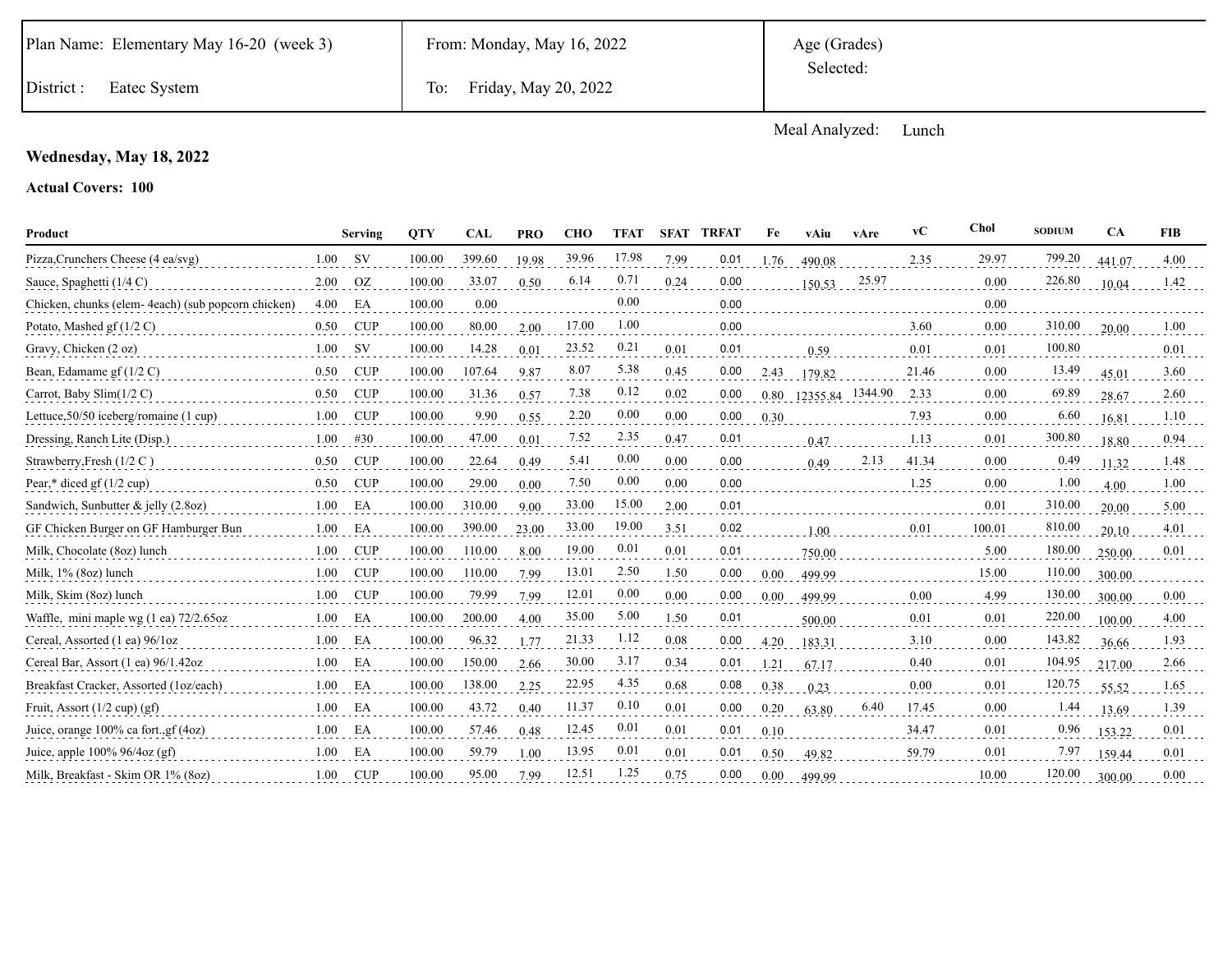District : Eatec System To: Friday, May 20, 2022

Meal Analyzed: Lunch

### **Thursday, May 19, 2022**

| Product                                |      | <b>Serving</b> | <b>QTY</b> | <b>CAL</b> | <b>PRO</b> | <b>CHO</b> | <b>TFAT</b> | <b>SFAT</b> | <b>TRFAT</b> | Fe       | vAiu     | vAre    | vC     | Chol   | <b>SODIUM</b> | <b>CA</b> | <b>FIB</b> |
|----------------------------------------|------|----------------|------------|------------|------------|------------|-------------|-------------|--------------|----------|----------|---------|--------|--------|---------------|-----------|------------|
| French Toast Sticks (4 ea)**           | 1.00 | EA             | 100.00     | 279.30     | 10.64      | 37.24      | 9.31        | 3.33        | 0.00         | 2.39     |          |         |        | 139.65 | 399.00        | 53.20     | 2.66       |
| Chicken, nugget - 5 ea/svg (50sv/case) | 5.00 | EA             | 100.00     | 225.00     | 16.25      | 12.50      | 12.50       | 2.50        | 0.01         | 1.44     | 100.00   |         | 0.01   | 36.00  | 475.00        | 20.00     | 1.25       |
| Ketchup (Dispenser)                    | 0.50 | <b>OZ</b>      | 100.00     | 16.68      | 0.01       | 4.17       | 0.01        | 0.01        | 0.00         | 0.07     | 83.38    |         | 1.00   | 0.00   | 133.41        | 2.55      | 0.01       |
| Sauce, BBQ (Dispenser)                 | 0.50 | <b>OZ</b>      | 100.00     | 15.01      |            | 5.00       | 0.00        |             | 0.00         |          | 83.38    |         | 1.50   | 0.00   | 120.90        |           |            |
| Bread, Roll Dinner wg(1 EA)            | 1.00 | EA             | 100.00     | 110.00     | 4.00       | 20.00      | 1.00        | 0.01        | 0.01         | 1.08     | 0.50     |         | 0.01   | 0.01   | 130.00        | 100.00    | 2.00       |
| Yogurt, Straw/Banana (4oz/ea) gf       | 1.00 | EA             | 100.00     | 80.00      | 3.00       | 15.00      | 0.50        | 0.50        | 0.01         |          | 500.00   |         |        | 5.00   | 60.00         | 100.00    | 0.01       |
| Carrots, Glazed gf $(1/2 C)$           | 0.50 | CUP            | 100.00     | 83.59      | 2.07       | 15.28      | 0.00        |             | 0.00         | 0.25     | 10240.42 | 2048.08 | 2.02   | 0.00   | 97.48         | 35.13     | 4.20       |
| Strawberry Spinach Salad (1 cup)       | 1.00 | CUP            | 100.00     | 28.71      | 1.88       | 4.83       | 0.65        | 0.12        | 0.06         | 1.60     | 5345.08  | 383.59  | 26.60  | 0.00   | 70.74         | 59.34     | 1.63       |
| Cantaloupe $(1/2 C)$                   | 0.50 | CUP            | 100.00     | 28.80      |            | 7.20       | $0.00\,$    |             | 0.00         | 0.33     | 5310.00  | 324.58  | 58.50  | 6.30   | 14.40         |           | 0.90       |
| Peach*, Cup gf $(4.4oz)$               | 0.50 | <b>CUP</b>     | 100.00     | 90.00      | 1.00       | 21.00      | 0.00        |             | 0.00         | 0.36     | 300.00   |         | 162.00 | 0.00   |               |           | 2.00       |
| Sandwich, Sunbutter & jelly (2.8oz)    | 1.00 | EA             | 100.00     | 310.00     | 9.00       | 33.00      | 15.00       | 2.00        | 0.01         |          |          |         |        | 0.01   | 310.00        | 20.00     | 5.00       |
| Egg, Omelet cheese $(gf)(2.1oz each)$  | 1.00 | EA             | 100.00     | 110.00     | 8.00       | 1.00       | 8.00        | 3.00        | 0.01         | 0.71     | 374.00   |         | 0.00   | 195.00 | 210.00        | 84.00     | 0.01       |
| GF Muffin, blueberry (3oz)             | 1.00 | EA             | 100.00     | 260.00     | 3.00       | 40.00      | 9.00        | 2.50        | 0.00         |          | 100.00   |         |        | 70.00  | 260.00        | 20.00     | 1.00       |
| Milk, Chocolate (80z) lunch            | 1.00 | CUP            | 100.00     | 110.00     | 8.00       | 19.00      | 0.01        | 0.01        | 0.01         |          | 750.00   |         |        | 5.00   | 180.00        | 250.00    | 0.01       |
| Milk, 1% (8oz) lunch                   | 1.00 | <b>CUP</b>     | 100.00     | 110.00     | 7.99       | 13.01      | 2.50        | 1.50        | 0.00         | $0.00\,$ | 499.99   |         |        | 15.00  | 110.00        | 300.00    |            |
| Milk, Skim (8oz) lunch                 | 1.00 | CUP            | 100.00     | 79.99      | 7.99       | 12.01      | 0.00        | 0.00        | 0.00         | 0.00     | 499.99   |         | 0.00   | 4.99   | 130.00        | 300.00    | 0.00       |
| Breakfast, mini cinnis (2.29oz each)   | 1.00 | EA             | 100.00     | 240.00     | 5.00       | 40.00      | 8.00        | 2.00        | 0.00         | 1.44     |          |         |        | 0.00   | 300.00        | 20.00     | 2.00       |
| Cereal, Assorted (1 ea) 96/1oz         | 1.00 | EA             | 100.00     | 96.32      | 1.77       | 21.33      | 1.12        | 0.08        | 0.00         | 4.20     | 183.31   |         | 3.10   | 0.00   | 143.82        | 36.66     | 1.93       |
| Cereal Bar, Assort (1 ea) 96/1.42oz    | 1.00 | EA             | 100.00     | 150.00     | 2.66       | 30.00      | 3.17        | 0.34        | 0.01         | 1.21     | 67.17    |         | 0.40   | 0.01   | 104.95        | 217.00    | 2.66       |
| Breakfast Cracker, Assorted (1oz/each) | 1.00 | EA             | 100.00     | 138.00     | 2.25       | 22.95      | 4.35        | 0.68        | 0.08         | 0.38     | 0.23     |         | 0.00   | 0.01   | 120.75        | 55.52     | 1.65       |
| Fruit, Assort $(1/2$ cup) $(gf)$       | 1.00 | EA             | 100.00     | 43.72      | 0.40       | 11.37      | 0.10        | 0.01        | 0.00         | 0.20     | 63.80    | 6.40    | 17.45  | 0.00   | 1.44          | 13.69     | 1.39       |
| Juice, orange 100% ca fort., gf (4oz)  | 1.00 | EA             | 100.00     | 57.46      | 0.48       | 12.45      | 0.01        | 0.01        | 0.01         | 0.10     |          |         | 34.47  | 0.01   | 0.96          | 153.22    | 0.01       |
| Juice, apple $100\%$ 96/4oz (gf)       | 1.00 | EA             | 100.00     | 59.79      | 1.00       | 13.95      | 0.01        | 0.01        | 0.01         | 0.50     | 49.82    |         | 59.79  | 0.01   | 7.97          | 159.44    | 0.01       |
| Milk, Breakfast - Skim OR 1% (80z)     | 1.00 | <b>CUP</b>     | 100.00     | 95.00      | 7.99       | 12.51      | 1.25        | 0.75        | 0.00         | 0.00     | 499.99   |         |        | 10.00  | 120.00        | 300.00    | 0.00       |